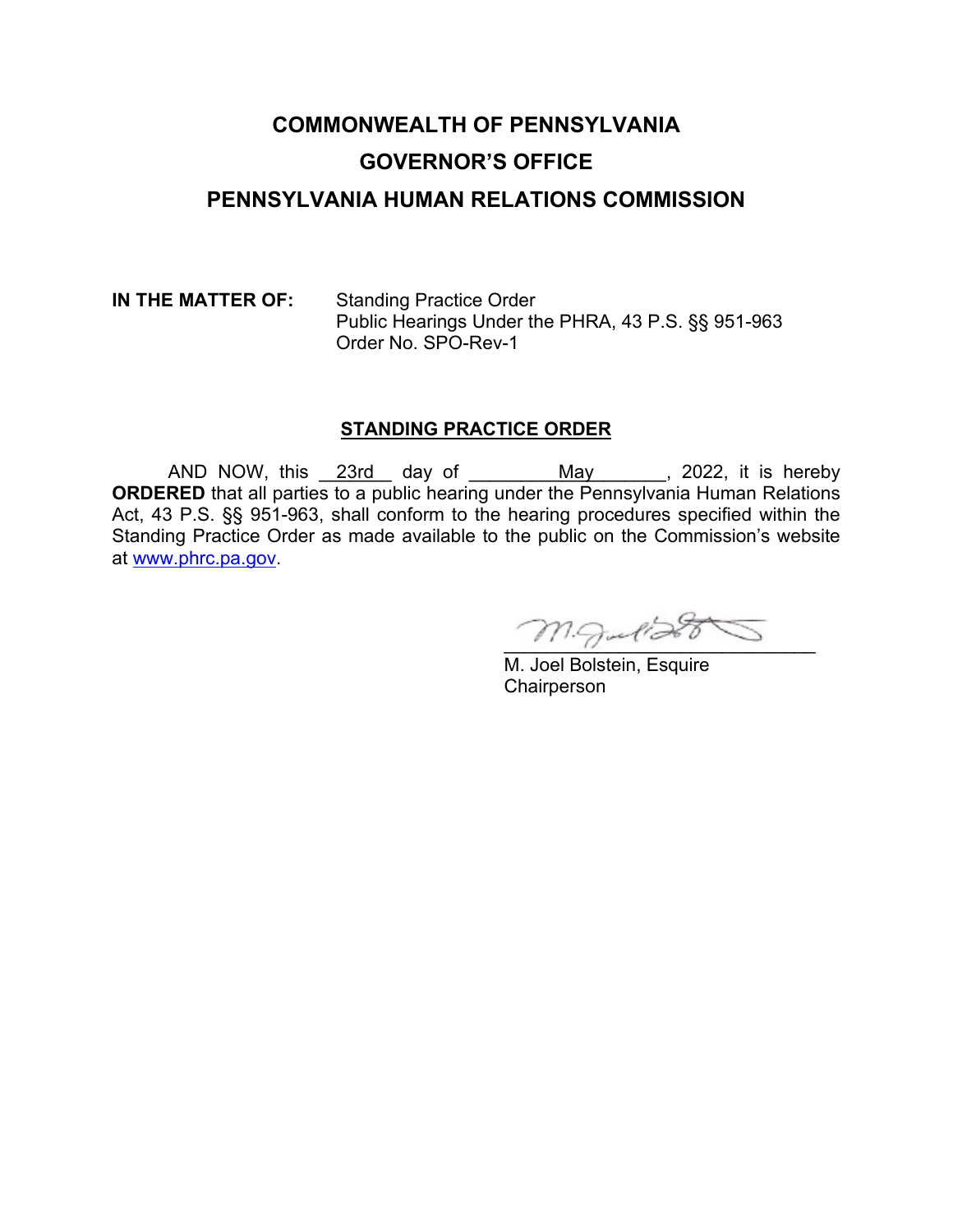# **COMMONWEALTH OF PENNSYLVANIA GOVERNOR'S OFFICE PENNSYLVANIA HUMAN RELATIONS COMMISSION**

#### **IN THE MATTER OF:** Standing Practice Order Public Hearings Under the PHRA, 43 P.S. §§ 951-963 Order No. SPO-Rev-1

### **RULE 1: Title and Citation of Rules**

All rules contained herein shall be known and cited as SPO Rule #

# **RULE 2: Jurisdiction and Confidentiality**

This Standing Practice Order (SPO) shall supplement hearing procedures specified at 1 Pa. Code Chapters 31, 33, 35 and 16 Pa. Code Chapter 42.

The parties are instructed to adhere to all relevant and applicable federal and state statutes and regulations regarding confidentiality.

### **RULE 3: Scope and Interpretation**

(a) This SPO applies to all matters that have been approved for a public hearing pursuant to 43 P.S. § 959(d) and 16 Pa. Code § 42.101.

(b) The rules shall be liberally construed to secure the just, speedy, and inexpensive determination of every action or proceeding to which they are applicable. The presiding officer at every stage of any such action or proceeding may disregard any error or defect of procedure which does not affect the substantial rights of the parties.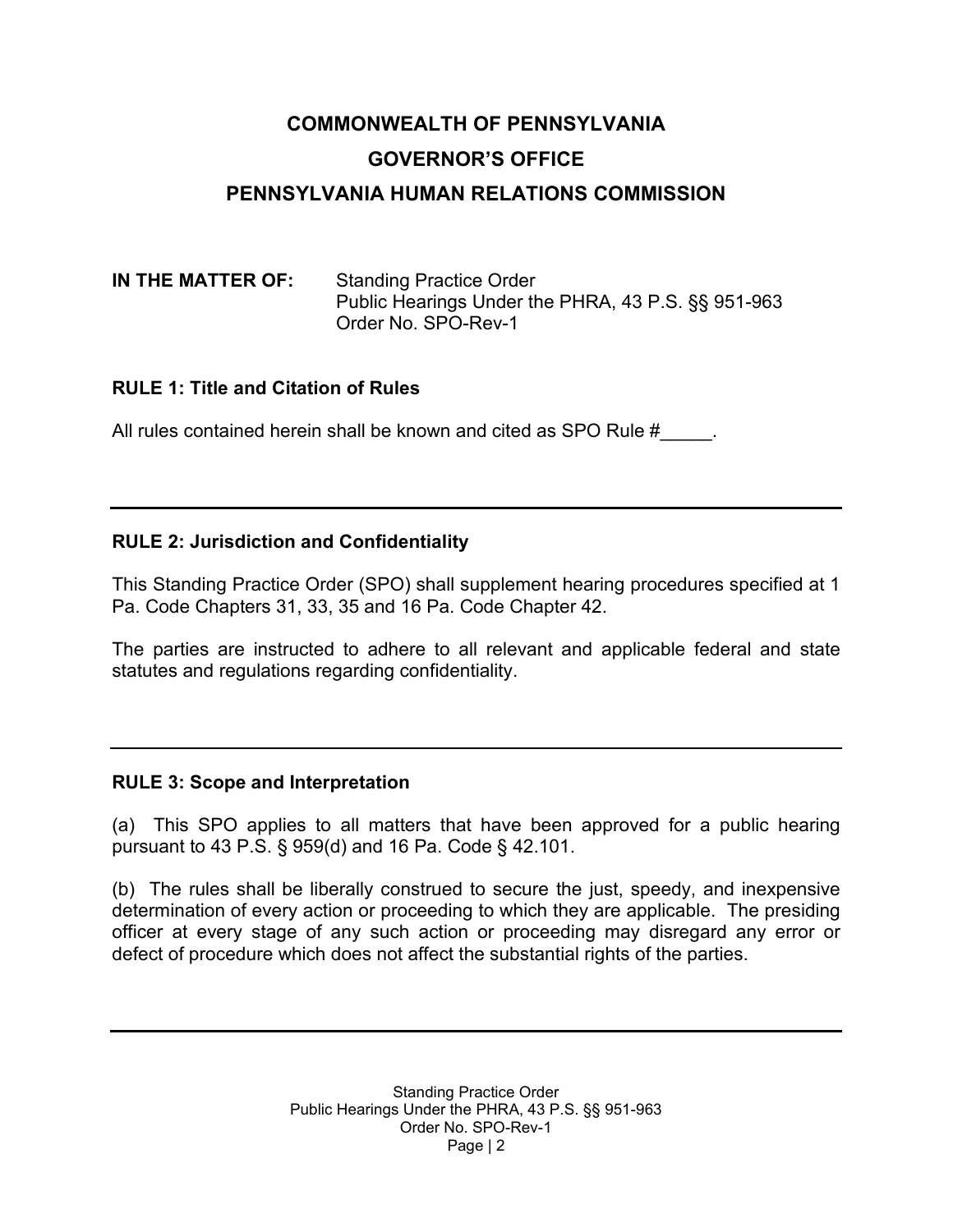#### **RULE 4: Special Accommodations**

If any party or witness needs a special accommodation, the affected party must notify the presiding officer during the initial pre-hearing conference, or as soon as possible after the initial pre-hearing conference, so necessary arrangements may be made.

### **RULE 5: Filing and Service of Documents**

(a) After parties receive notice that the matter has been approved for a public hearing, pursuant to 43 P.S. § 959(d) and 16 Pa. Code § 42.101, all correspondence, pleadings, briefs, orders, and other papers relating to the case shall be filed with the Commission. Filings should be emailed to the Commission's adjudication account: [ra](mailto:ra-hradjudication@pa.gov)[hradjudication@pa.gov.](mailto:ra-hradjudication@pa.gov) Instructions for emailing documents for filing are attached as Appendix A. A party who wishes to hand-deliver a document for filing should contact the Commission's office in advance.

(b) Parties must serve a copy of all filings on all parties of record. *See* 1 Pa. Code § 33.32; 16 Pa. Code § 42.34.

(c) Parties with an email address are strongly encouraged to consent to receive service of documents by email. A Consent to Electronic Service form is attached as Appendix B. Service of all documents where a party or its attorney has filed a Consent to Electronic Service form shall be accomplished by delivery of documents to the designated email address. Parties who consent to receive service by email will not receive a paper copy of documents by regular mail. Where any party has not filed a Consent to Electronic Service form, service of all documents shall be accomplished by mailing a paper copy, properly addressed with postage prepaid, in accordance with 1 Pa. Code § 33.31.

#### **Rule 6: Motions**

(a) All pre-hearing motions or petitions must be in writing. *See* 16 Pa. Code 42.34. Before filing a pre-hearing motion or petition, a party shall contact all other parties and ask whether they will object to the request contained within the motion. The other party's response or the movant's inability to contact the other party should be noted within the motion. If a party is appearing without counsel, a statement regarding the opposing party's position need not be included with the motion or petition.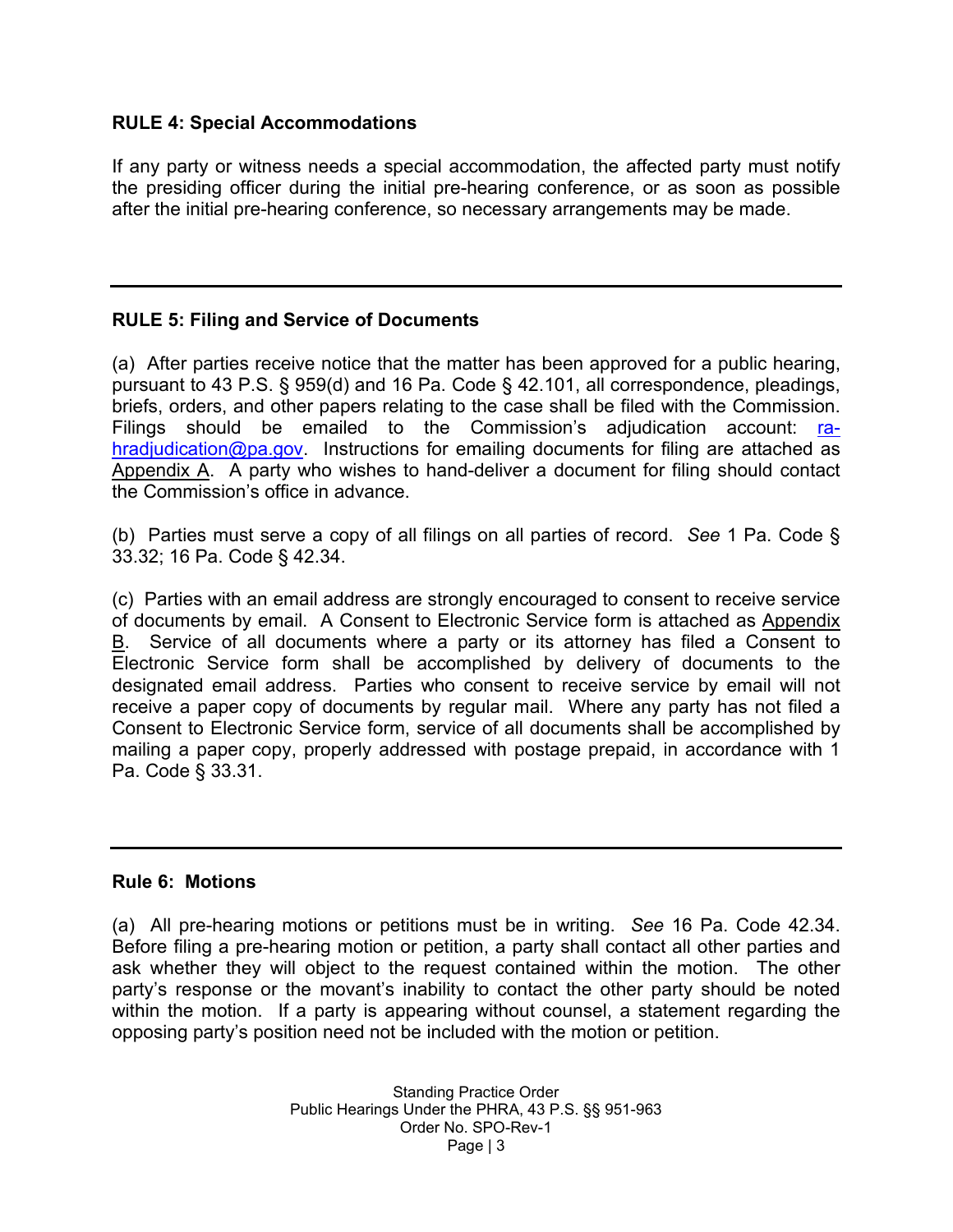(b) Any party shall have fifteen (15) days within which to respond to any written prehearing motion unless another period of time is otherwise fixed by the presiding officer. *See* 16 Pa. Code § 42.54.

(c) All pre-hearing motions must be filed at least twenty (20) days before the scheduled public hearing date.

(c) Motions made during a public hearing may be stated orally on the record. *See* 16 Pa. Code § 42.34.

#### **Rule 7: Changes to Hearing Date**

(a) A party must request changes in a hearing date or time by filing a written motion, in accordance with SPO Rules 5 and 6, and demonstrating good cause for such request.

(b) Requests for a continuance of the hearing date should be made as soon as the requesting party is aware that a reason for a continuance exists, but no later than ten (10) days prior to the scheduled hearing date, except in emergency circumstances.

(c) Continuances are at the discretion of the presiding officer who may refuse a request for continuance regardless of the concurrence of all parties.

#### **Rule 8: Pre-Hearing Conferences**

(a) After the parties receive notice that the matter has been approved for a public hearing, pursuant to 43 P.S. § 959(d) and 16 Pa. Code § 42.101, the presiding officer shall schedule an initial pre-hearing conference within thirty (30) days of such notice, unless the presiding officer determines another appropriate time period for holding such conference.

(b) The purpose of the initial pre-hearing conference is to facilitate the timely and effective disposition of the case. In preparation for the conference, the presiding officer will direct each party to file a pre-hearing statement containing the following information: (1) a concise statement of the legal and factual issues presented by each party's case; (2) an initial list of all witnesses to be called in each party's case-in-chief and a summary of the anticipated testimony of each witness; (3) an initial list of all exhibits proposed to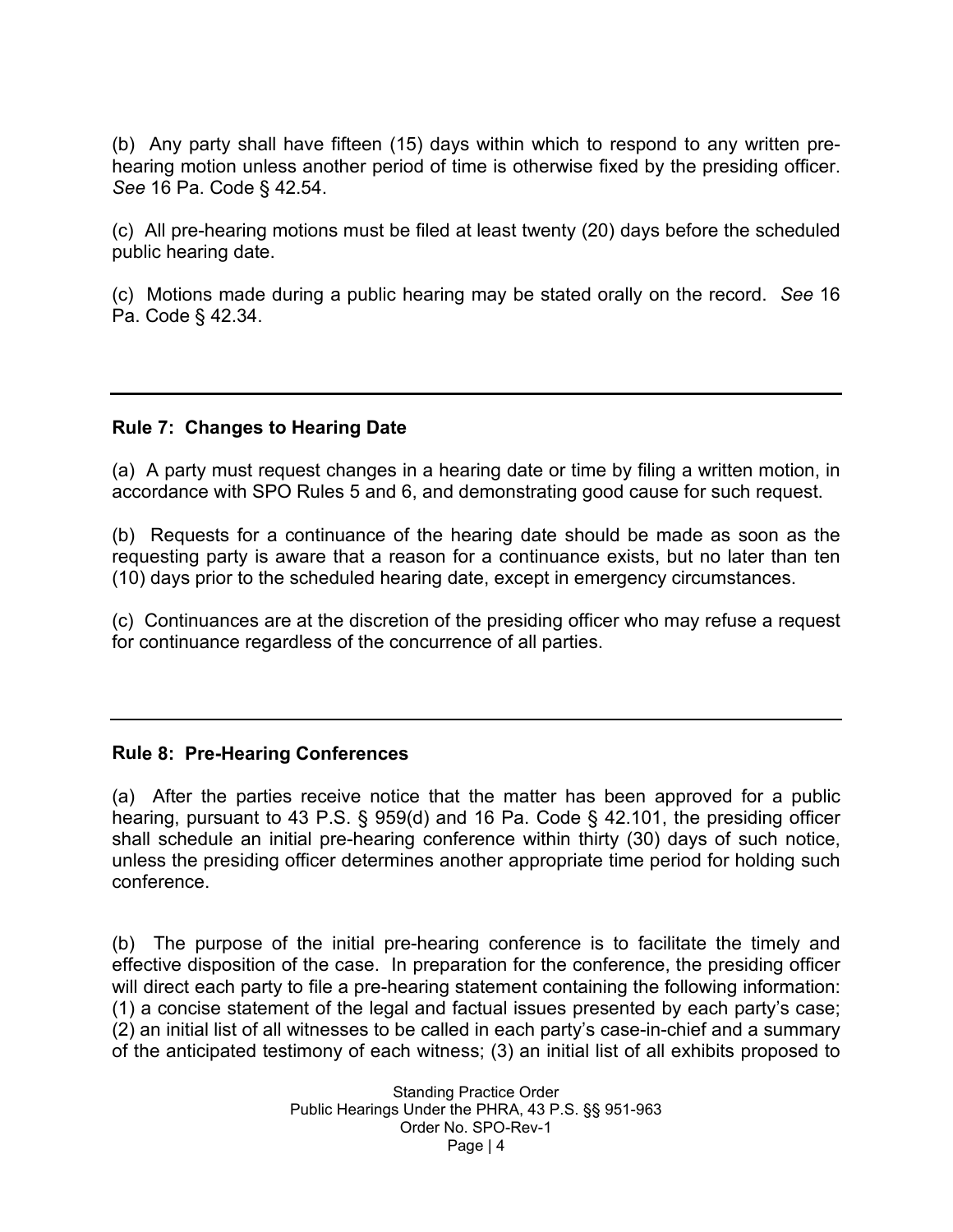be offered into evidence during the presentation of each party's case in chief; (4) an estimate of the amount of time needed to present each party's case-in-chief and available hearing dates; (5) the willingness of each party to admit to or stipulate to the procedural prerequisites to a public hearing; and (6) any other information the presiding officer deems necessary for the timely and effective disposition of the case.

(c) Subsequent to the initial pre-hearing conference, the presiding officer may hold additional pre-hearing conferences as the need arises, pursuant to 16 Pa Code § 42.75 and 1 Pa. Code §§ 35.112-35.116.

(d) All pre-hearing conferences will be conducted in accordance with 16 Pa Code § 42.75 and 1 Pa. Code §§ 35.112-35.116.

(e) Subsequent to the initial pre-hearing conference, the presiding officer shall, through pre-hearing order, set the hearing date, time, and location. If the hearing is to be held by remote means, the presiding officer will so notify the parties in the pre-hearing order and include instructions on how to participate and the method for sequestration of witnesses, if applicable. The presiding officer will also set the dates for discovery, including the date by which discovery must be completed.

#### **Rule 9: Witness List**

(a) Subsequent to the initial disclosure of witnesses provided by SPO Rule 8, the parties shall provide updated witness lists to all other parties as they become aware of additional witnesses that may be called to testify.

(b) No later than thirty (30) days prior to the scheduled public hearing, the parties shall provide a final witness list to all other parties and to the Commission's adjudication account: [ra-hradjudication@pa.gov.](mailto:ra-hradjudication@pa.gov)

(c) The final witness list shall identify the witnesses the party expects to present and those it may call if the need arises. The final witness list shall include the name, address, and telephone number of each witness.

(d) Any expansion of the witness list after the expiration of the time period for filing the final witness list may only be done by informal agreement of the parties or by filing written application to the Commission, by email to the Commission's adjudication account, [ra-hradjudication@pa.gov,](mailto:ra-hradjudication@pa.gov) with good cause shown. Such request may be granted or denied at the discretion of the presiding officer.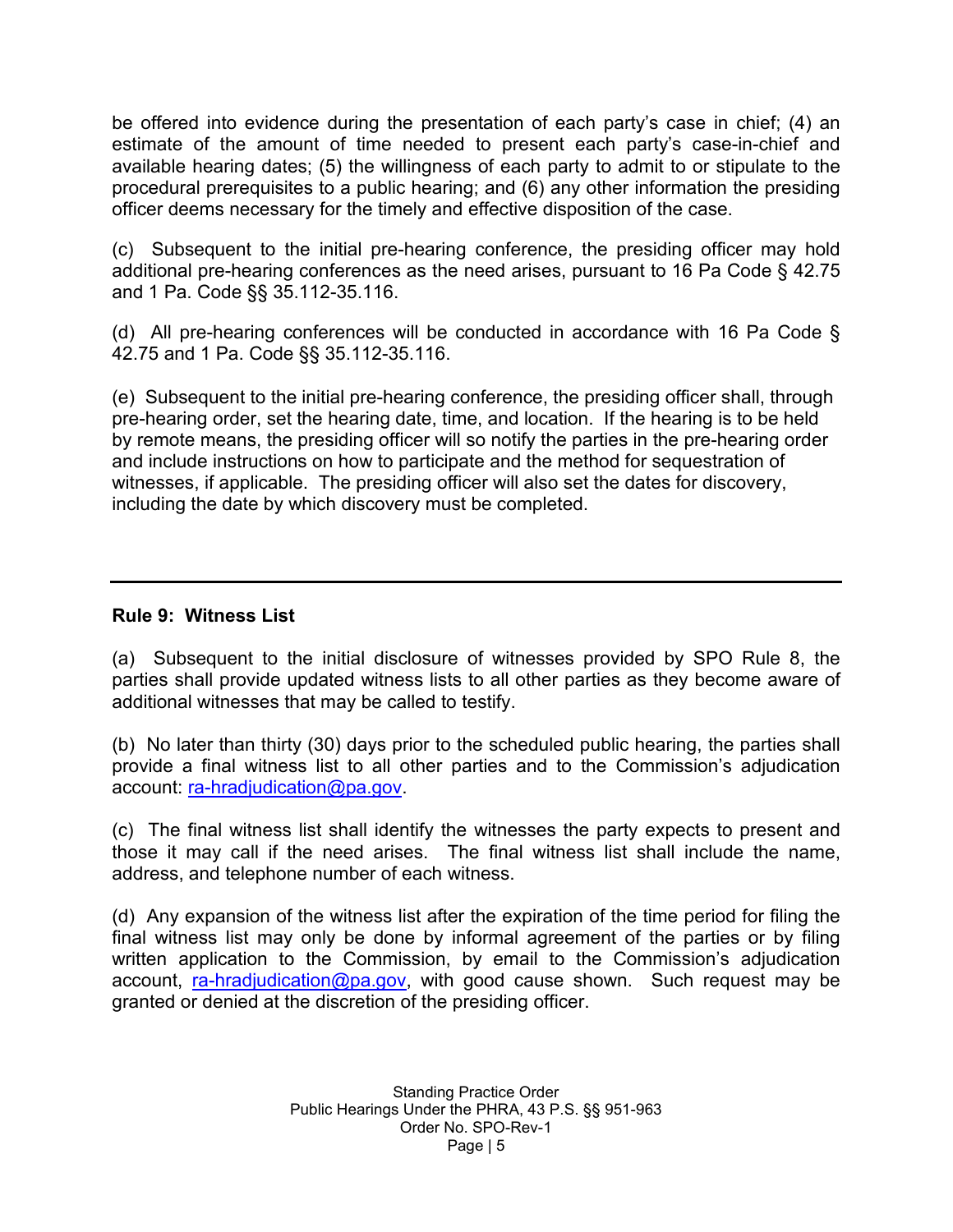#### **Rule 10: Exhibit List**

(a) Subsequent to the initial disclosure of exhibits provided by SPO Rule 8, the parties shall provide updated exhibit lists to all other parties as they become aware of additional exhibits that may be introduced at the public hearing.

(b) No later than thirty (30) days prior to the scheduled public hearing, the parties shall provide a final exhibit list to all other parties and to the Commission, by email to the Commission's adjudication account, [ra-hradjudication@pa.gov.](mailto:ra-hradjudication@pa.gov) Electronic submission of documents is preferred, in accordance with SPO Rule 5.

(c) The final exhibit list shall identify each exhibit, pre-marked, and include whether the parties have stipulated to the authenticity or admissibility of the exhibit.

(d) Any expansion of the exhibit list after the expiration of the time period for filing the final exhibit list may only be done by informal agreement of the parties or by filing written application to the Commission, by email to the Commission's adjudication account, [ra-hradjudication@pa.gov,](mailto:ra-hradjudication@pa.gov) with good cause shown. Such request may be granted or denied at the discretion of the presiding officer.

#### **Rule 11: Stipulations**

No later than fifteen (15) days prior to the scheduled public hearing, the parties shall provide final stipulations to the Commission, by email to the Commission's adjudication account, [ra-hradjudication@pa.gov,](mailto:ra-hradjudication@pa.gov) regarding factual matters not in dispute. Upon receipt of the final stipulations by the presiding officer, such stipulations will become part of the official docket in the matter.

#### **Rule 12: Hearings**

(a) Hearings may be conducted in-person or by remote methods. All parties must consent for a hearing to be conducted by fully remote methods. The presiding officer may elect to hold an in-person hearing despite the agreement of the parties to conduct the hearing remotely.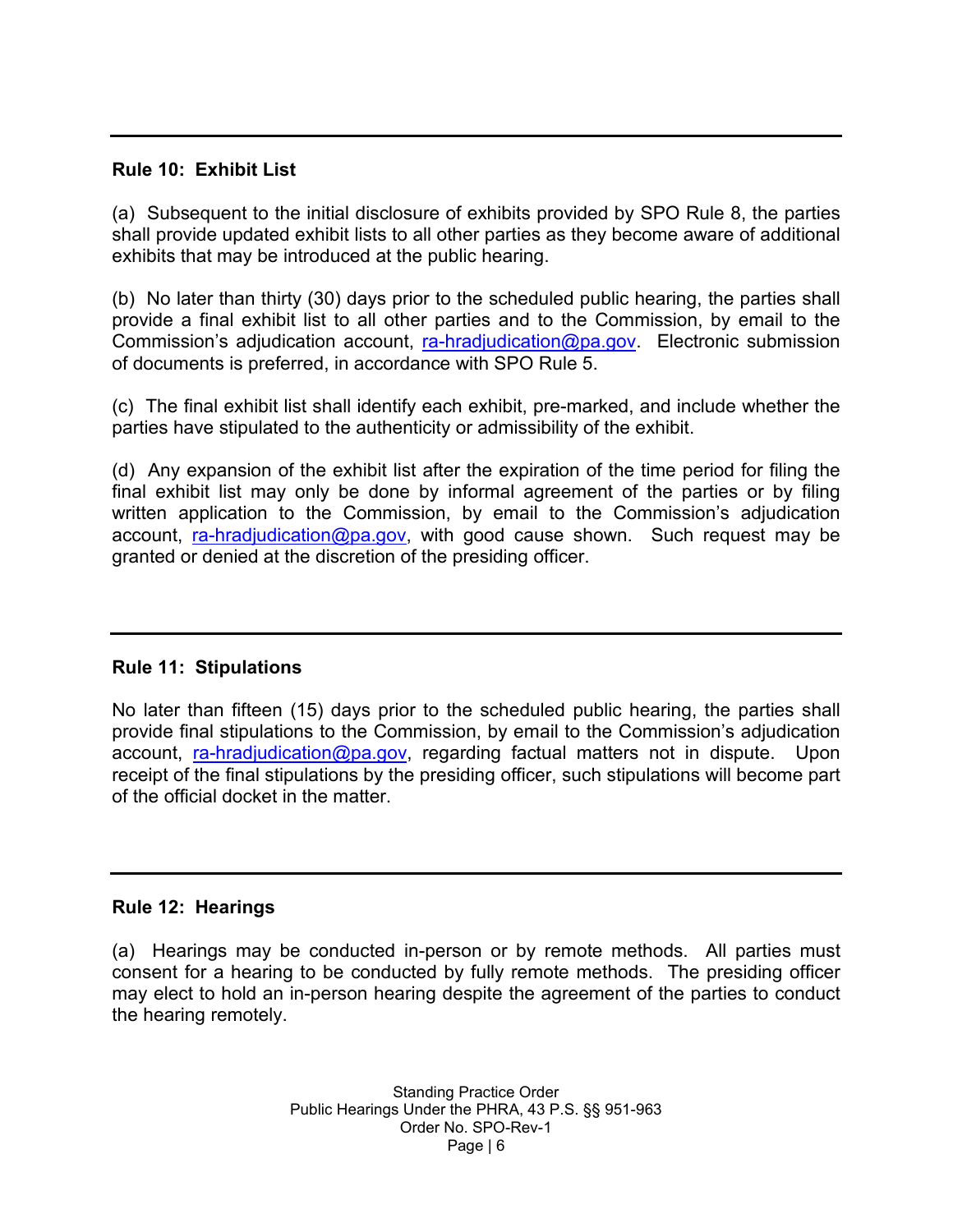(b) The presiding officer may allow a party or witness to testify by remote methods upon motion of a party and for good cause shown, unless the presiding officer determines that the use of remote testimony would result in prejudice to the nonmoving party and that prejudice outweighs the good cause for allowing the remote testimony. Factors the presiding officer may consider that would support a finding of good cause include: (1) whether the witness or party might be unavailable because of age, infirmity, or mental or physical illness; (2) whether the moving party has been unable to secure in person testimony of the witness by service of a subpoena or other reasonable means; (3) whether a personal appearance by the witness or party would be an undue hardship on the witness or party, and (4) any other circumstances that constitute good cause.

(c) When remote testimony is taken, the method of such testimony must allow the presiding officer and all parties to observe the demeanor of the witness in like manner as if the witness were testifying in person. Telephone or other nonvisual transmission should be authorized only with the consent of all parties or where video transmission is not readily available and there is a compelling need for the use of telephone or other nonvisual transmission. Further guidelines regarding the conduct of hearings by remote methods is attached as Appendix C.

### **Rule 13: Post-Hearing Briefs**

(a) Unless waived by the parties with the consent of the presiding officer, participants in a public hearing shall have the right to file post-hearing briefs in accordance with 16 Pa. Code § 42.121.

(b) Post-hearing briefs shall be filed within thirty (30) days from the date the final transcript is received by all parties, absent good cause shown otherwise. The manner of filing and the time of filing post-hearing briefs will be set by the presiding officer, giving regard for the magnitude of the record, the complexity of the issues, and other matters as may be deemed necessary or appropriate. *See* 16 Pa. Code § 42.121. 30 days

(c) Post-hearing briefs shall include proposed findings of fact (with appropriate citation to the record), conclusions of law, and a memorandum in support of the conclusions of law. Briefs shall be as concise as possible. The presiding officer may fix a maximum length for post-hearing briefs. *See* 1 Pa. Code § 35.192.

(d) Reply briefs shall be filed within fifteen (15) days from the date the final post-hearing brief is received by all parties, absent good cause shown otherwise. The manner of filing and the time of filing reply briefs will be set by the presiding officer, giving regard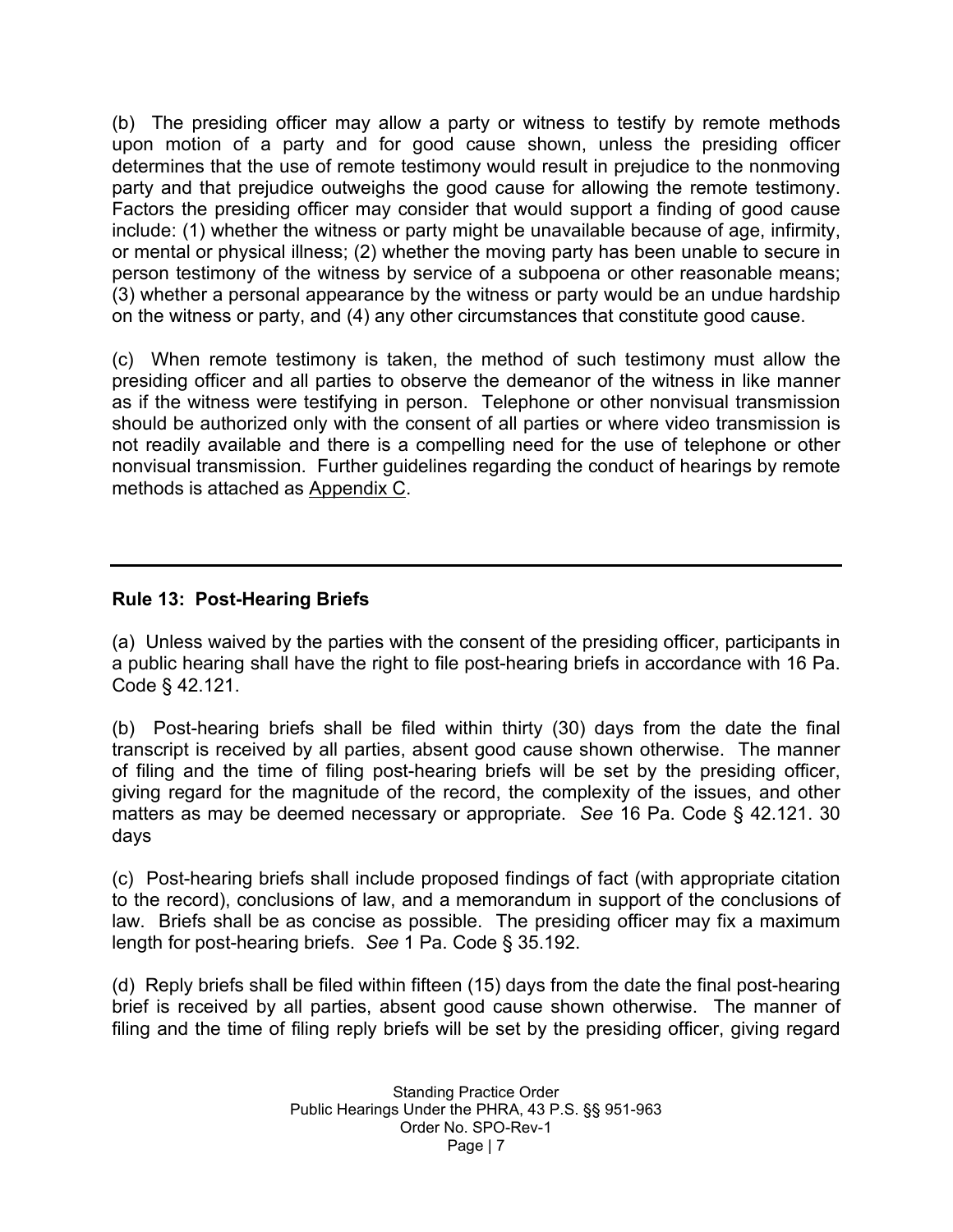for the magnitude of the record, the complexity of the issues, and other matters as may be deemed necessary or appropriate.

#### **Rule 14: Current Contact Information**

All parties have an affirmative obligation to keep the Commission informed of their current address, telephone number, and email address. If a party has a change in address, telephone number, or email address, the party shall immediately inform the Commission and all parties, in accordance with SPO Rule 5, of any such changes.

#### **Rule 15: Proposed Findings of Fact, Conclusions of Law, and Final Order**

The presiding officer shall submit their Proposed Findings of Fact, Conclusions of Law, and Final Order to the full Commission for review within sixty (60) days from the date the final transcript or the final post-hearing brief is received by the presiding officer, whichever date is later. With good cause shown, the presiding officer may request an additional thirty (30) days to submit their Proposed Findings of Fact, Conclusions of Law, and Final Order to the full Commission for review.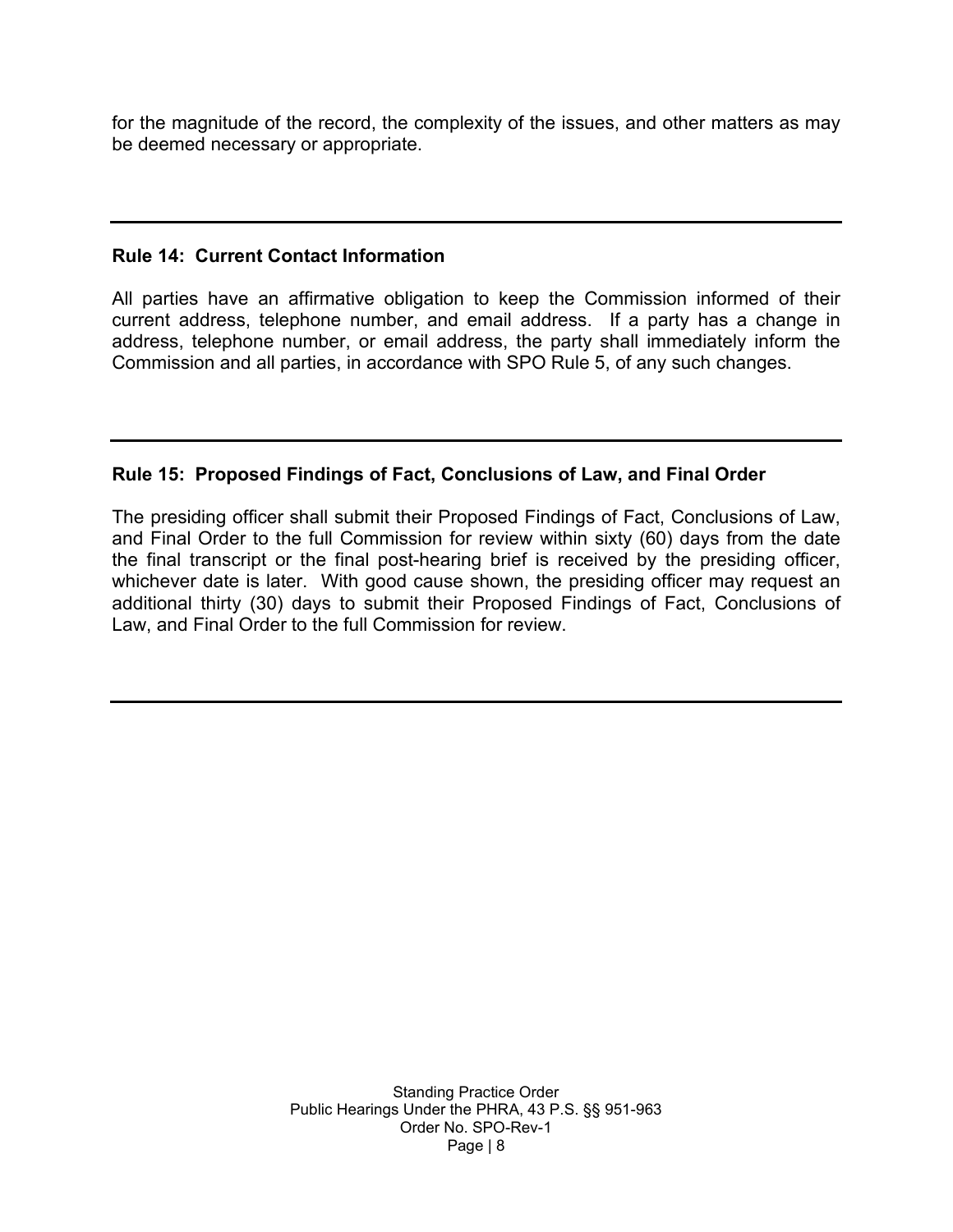# **APPENDIX A**

# **Instructions for Emailing Documents for Filing – SPO Rule 5**

# **Instructions for Emailing Documents for Filing with the PHRC**

- 1. Documents to be submitted electronically must be in PDF format.
- 2. Documents to be filed may be emailed to: [ra-hradjudication@pa.gov](mailto:ra-hradjudication@pa.gov)
	- a. This email address is solely for submitting attached PDF documents for filing.
	- b. Do not include comments, questions, or additional correspondence in the email as such comments, questions, or additional correspondence will not receive a response from the Commission.
- 3. Documents to be filed must be attached to the email and not contained in the body of the email.
- 4. Documents filed by email must be signed by the filing party either by (a) signing by hand and then scanning the document, or (b) signing electronically using a digital signature.
- 5. The email and attached documents must contain the filer's name, address, telephone number, and the case's docket number (if one has been assigned).
- 6. A document submitted for filing by email does not have to be delivered in hard copy form to the Commission.
- 7. The email and attachment will constitute the official record of the filing.
- 8. Documents received by 11:59 pm will be considered filed that day. Documents received after 11:59 pm or on weekends and holidays will be considered filed the following business day.

# **Service of Documents Filed by Email**

- 1. Documents filed by email must be served on all participants.
- 2. Service may be made on the PHRC by emailing a copy to: [ra-hradjudication@pa.gov](mailto:ra-hradjudication@pa.gov)
- 3. All other participants must be served by mailing a paper copy, properly addressed with postage prepaid, unless the participant has filed a Consent to Electronic Service form with the Commission.
- 4. Service is complete upon mailing or emailing but is not effective if the filer learns that the document did not reach the person to be served.
- 5. Documents submitted for filing by email must contain a signed Certificate of Service indicating the date the document was placed in the mail or emailed.

# **THE COMMISSION MAY REJECT FILINGS THAT DO NOT CONFORM TO THESE REQUIREMENTS.**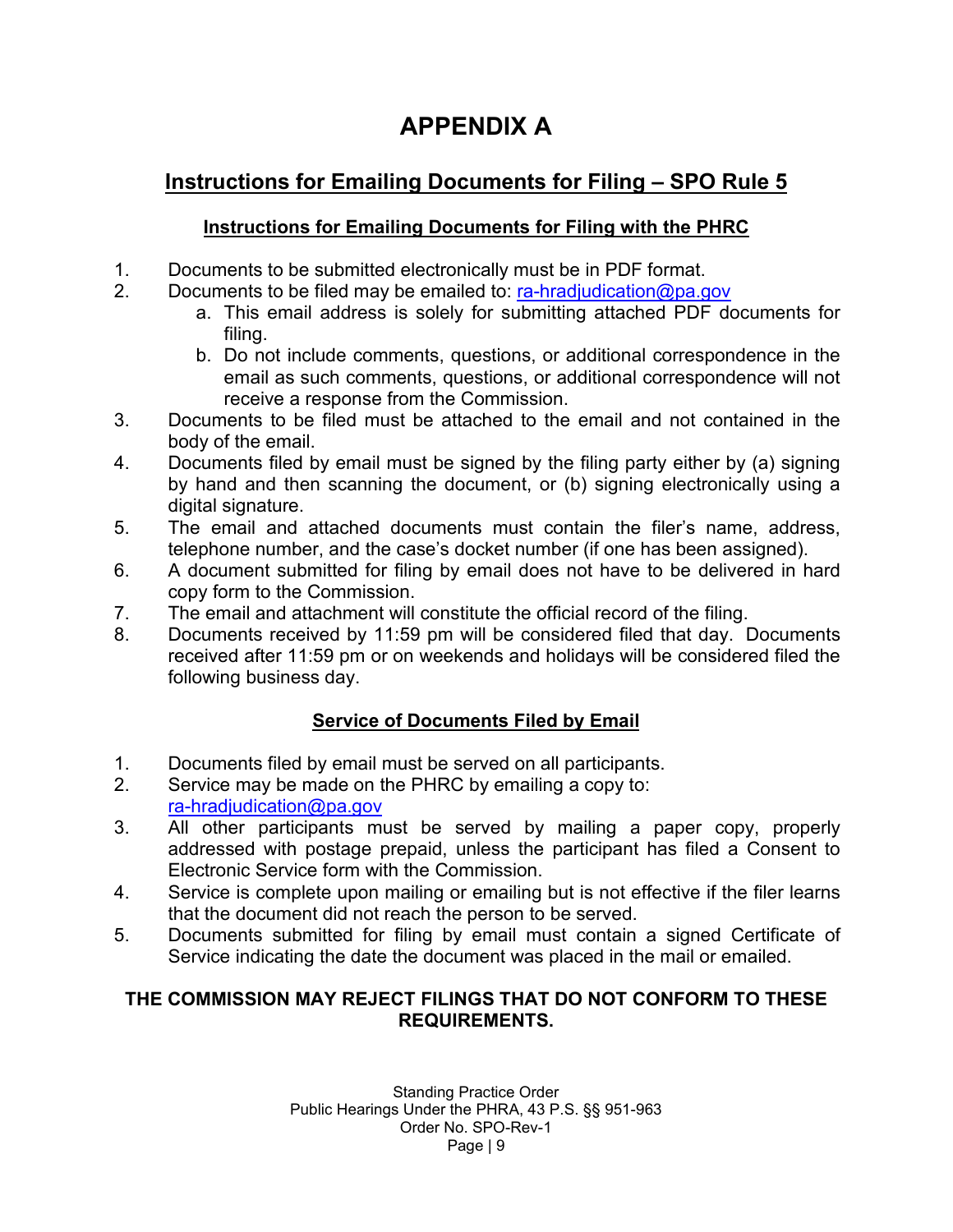# **APPENDIX B**

#### **CONSENT TO ELECTRONIC SERVICE**

I am the participant named below, or I am authorized to accept service on behalf of the participant named below. I hereby consent to receive service of notices and documents in my case by means of the email address provided below. I affirm that:

- 1. I have regular access to my email account and to the internet and will check my email account regularly so that I do not miss a case filing or notice.
- 2. I understand that by consenting to electronic service, I will no longer receive the same documents in paper form by mail.
- 3. I will promptly notify the Commission Office if there is any change in my personal data, such as name, address, or email address.
- 4. I understand that I may cancel this consent to electronic service at any time by notifying the Commission in writing.

| Attorney Name and ID Number (if applicable): ___________________________________ |                             |
|----------------------------------------------------------------------------------|-----------------------------|
| <b>Mailing Address:</b>                                                          |                             |
|                                                                                  |                             |
|                                                                                  |                             |
|                                                                                  |                             |
|                                                                                  | Date: _____________________ |
|                                                                                  |                             |

Return completed form to: [ra-hradjudication@pa.gov](mailto:ra-hradjudication@pa.gov)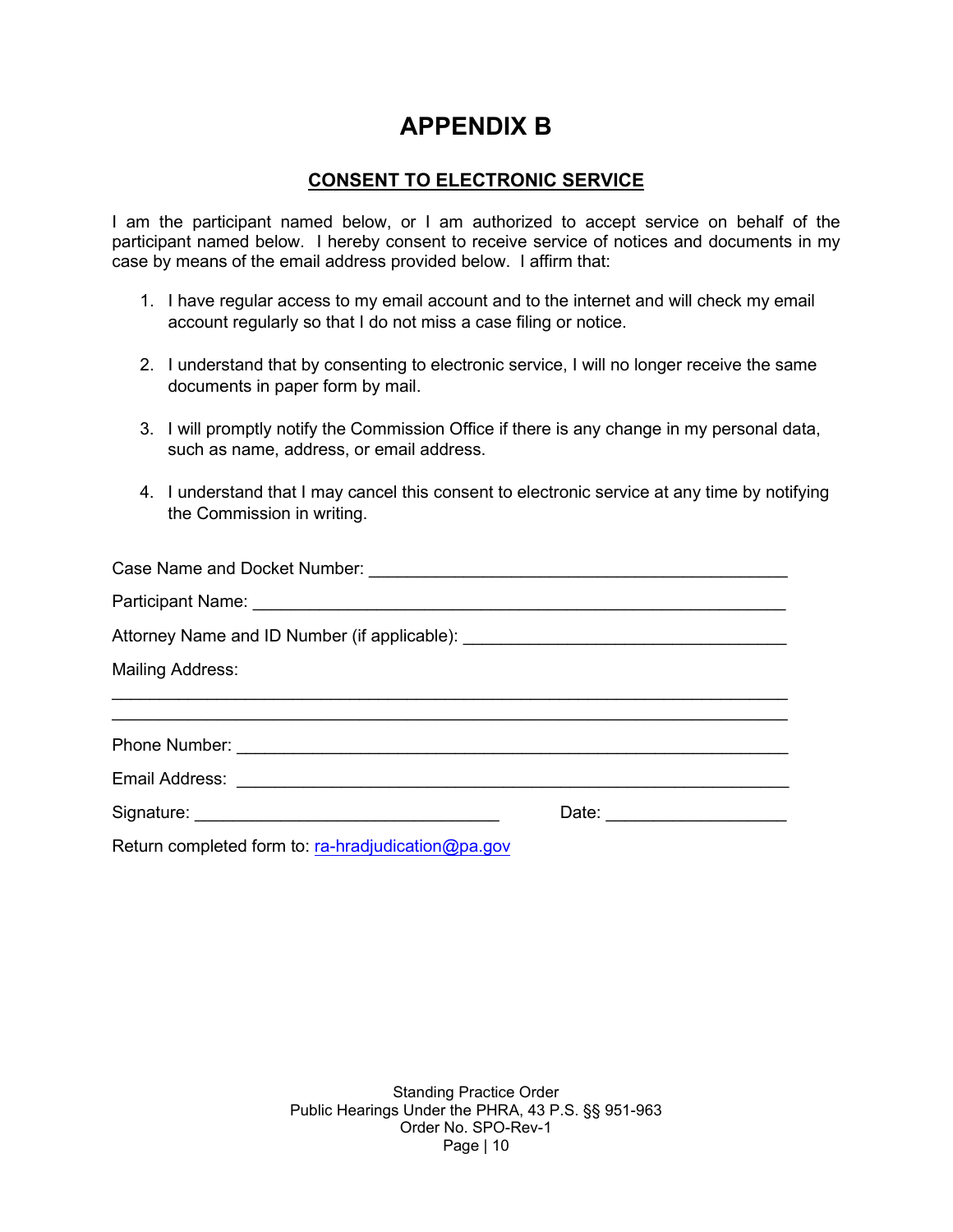# **APPENDIX C**

# **CONDUCT OF HEARING BY REMOTE METHODS**

*(a) Contacting attorneys, parties, and witnesses in a telephone or video conference.*

- (1) At the beginning of the hearing, the Presiding Officer will put on the record the following information:
	- (i) The names of each individual participating in the hearing.
	- (ii) Whether the individual is participating by telephone or video conference.
	- (iii) The time at which the Presiding Officer initiates contact with the attorney, parties, and witnesses.
- (2) The witness to be examined shall be available and ready to be sworn and begin testimony upon being telephoned or when video conferencing is initiated and shall remain available until excused by the Presiding Officer.
- (3) Where a witness or party is not on the telephone or video conference call at the scheduled time for the hearing to start or, for a witness scheduled for another pre-designated time, the Presiding Officer, following the scheduled time of the hearing or other predesignated time, will attempt to contact that party or witness by telephone or email before conducting the hearing without the party or witness being present. If a party or witness seeks to join the proceeding after that time and can show good cause for the delay in joining, the Presiding Officer, in his or her discretion, may permit the party or witness do so.
- (4) The equipment used by the court reporter, the parties and their witnesses must be capable of and produce a clear transmission satisfactory to the Presiding Officer. The parties and their witnesses are responsible for having a reliable internet (for video hearings) or telephonic (for telephone hearings) connection in a quiet space, free from background noise that could impede the integrity of the transcription of the hearing and the ability of the Presiding Officer, the court reporter, and the parties and their counsel to hear what is being said.